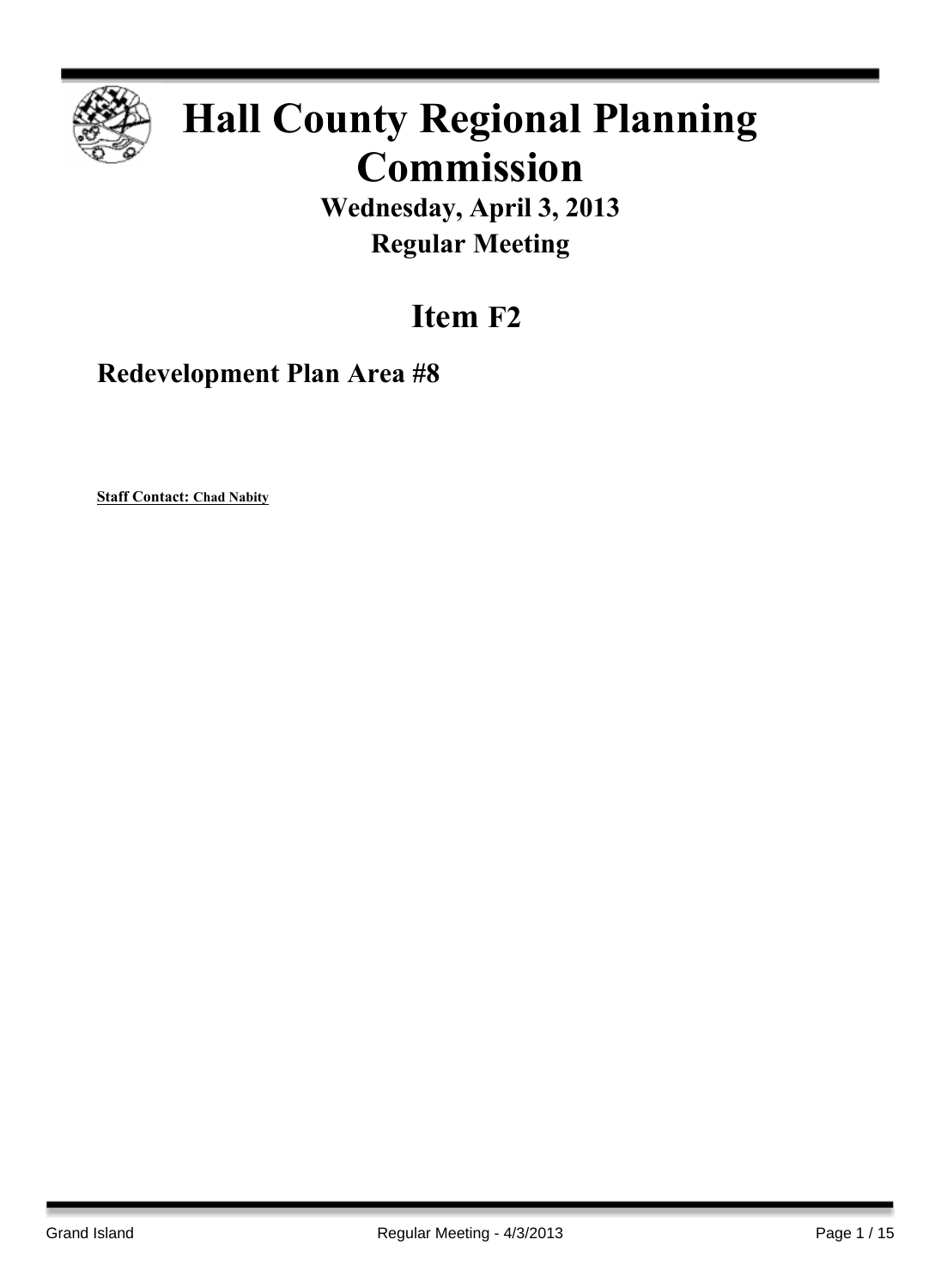#### **Agenda Item #5**

#### **PLANNING DIRECTOR RECOMMENDATION TO REGIONAL PLANNING COMMISSION:** April 3, 2013

#### **SUBJECT:**

*Redevelopment plan amendment for property located in Blight and Substandard Area #8, located north of Fonner Park Rd., and between Lincoln and Adams Street, in Grand Island Nebraska. (C-11-2013GI*)

#### **PROPOSAL:**

Chief Industries, Inc., has acquired the property, and has demolished the Aurora Coop buildings and grain elevator, extend services, prepared the site and are planning on building a 33,000+ sq. ft. building at 1119 S Adams Street. The developer is seeking Tax Increment Financing to offset the cost of acquisition of the property, service extension, and site preparation. The structure on this property is currently vacant. A memorandum of understanding between Chief Industries, the Grand Island CRA and the City of Grand Island in July of 2012 authorizing Chief to move forward with acquisition, demolition and utility improvements necessary to support this effort and remove blighting influences and make improvements to eliminate substandard conditions prior to submitting this redevelopment proposal.

#### **OVERVIEW:**

The purpose of the CRA and the designated blight and substandard areas is to provide incentives for development in underdeveloped areas of the community. This project will provide commercial development in a location that is intended for these uses. Development of this property should prevent further decay of this neighborhood. This area has already been declared blighted and substandard by the CRA, the Hall County Regional Planning Commission and the Grand Island City Council.

This project is **consistent** with the **existing zoning** and the **future land use plan** for this area within the City of Grand Island. This is evidenced by the fact that the property is zoned M2 – Heavy Manufacturing. No zoning changes are anticipated with this project.

The Regional Planning Commission recommendation is limited to the appropriateness of the proposed use at this location.

The Planning Commission is required to comment on these applications to confirm that expenditure of public funds through TIF is not supporting uses that would be inconsistent with the Comprehensive Plan. The proposed use for industrial development at this location appears to be supported by the plan.

#### **RECOMMENDATION:**

That the Regional Planning Commission recommend that City Council **approve** of the redevelopment plan amendment as submitted. A resolution is attached for your consideration.

\_\_\_\_\_\_\_\_\_\_\_\_\_\_\_\_\_\_\_ Chad Nabity AICP, Planning Director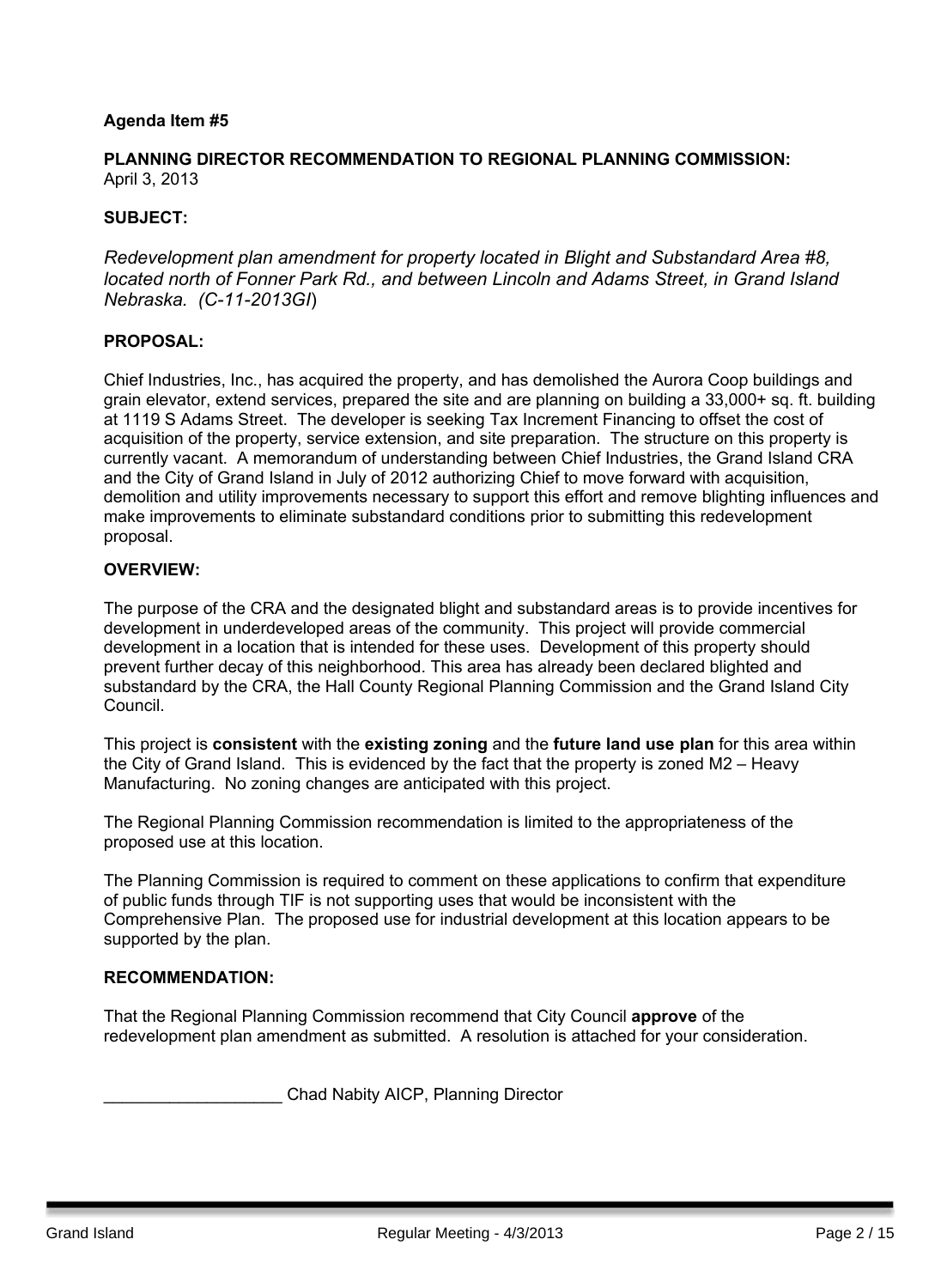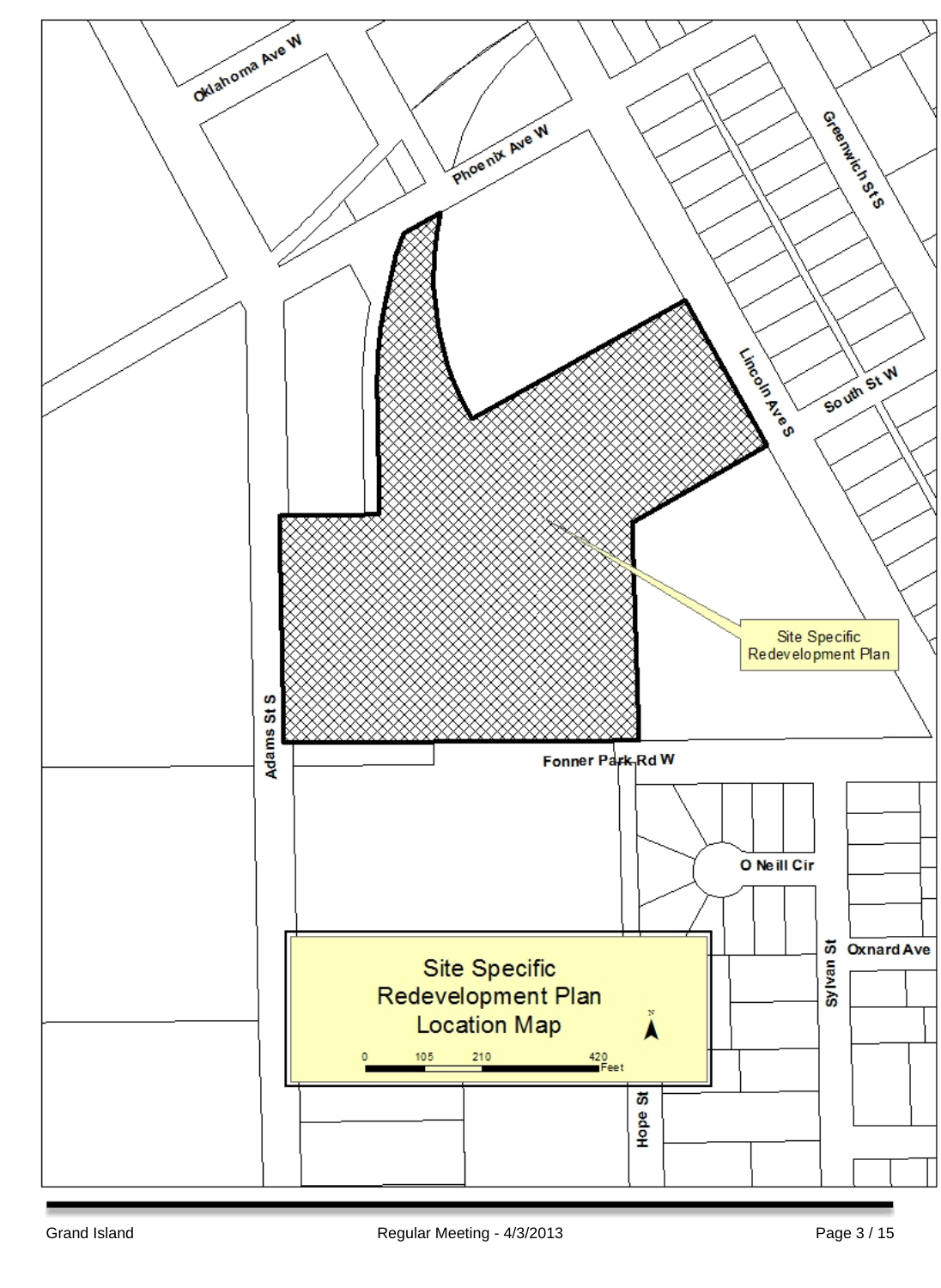# **Site Specific Redevelopment Plan**

Grand Island CRA Area #8

# **March 2013**

**The Community Redevelopment Authority (CRA) of the City of Grand Island intends to amend the Redevelopment Plan for Area #8 with in the city, pursuant to the Nebraska Community Development Law (the "Act") and provide for the financing of a specific infrastructure related project in Area #8.**

**Executive Summary: Project Description**

THE CONSTRUCTION OF A NEW 33,456 SQUARE FOOT STRUCTURE AS PART OF THE CHIEF FABRICATION PLANT ALONG WITH THE INSTALLATION OF NEEDED UTILITIES, DEMOLITION OF STRUCTURES, PAVING AND OTHER SITE IMPROMENTS AS NECESSARY TO SUPPORT THIS REDEVELOPMENT ON THE NORTH SIDE OF FONNER PARK ROAD BETWEEN ADAMS STREET AND LINCOLN AVENUE ON LOT 1 OF CHIEF FAB SECOND SUBDIVISION 1119 S ADAMS STREET. DEMOLITION AND UTILITY EXTESION EXPENSES WERE PREVIOUSLY DECLARED ELIGIBLE FOR TIF BY THE A MEMORANDUM OF UNDERSTANDING APPROVED BY CHIEF INDUSTRIES, THE CITY OF GRAND ISLAN AND THE GRAND ISLAND COMMUNITY REDEELOPMENT AUTHORITY IN JULY OF 2012

The developer intends to use Tax Increment Financing to defray the costs of land acquisition, demolition costs related to clearing the property and preparing it for redevelopment and the installation of utilities necessary to redevelop this property. This project would not be possible in an affordable manner without the use of TIF.

The site is owned by the developer. All site work, demolition and utilities have been paid for by the developer in accordance with the memorandum of understanding between the developer, the City and the CRA. The developer is responsible for and has provided evidence that they can secure adequate debt financing to cover the costs associated with the acquisition, demolition and utilities work. The Grand Island Community Redevelopment Authority (CRA) intends to pledge the ad valorem taxes generated over the 15 year period beginning January 1, 2014 towards the allowable costs and associated financing for the remodeling and site work.

# **TAX INCREMENT FINANCING TO PAY FOR THE ACQUISTION OF THE PROPERTY AND RELATED SITE WORK WILL COME FROM THE FOLLOWING REAL PROPERTY:**

**Property Description (the "**Redevelopment Project Area")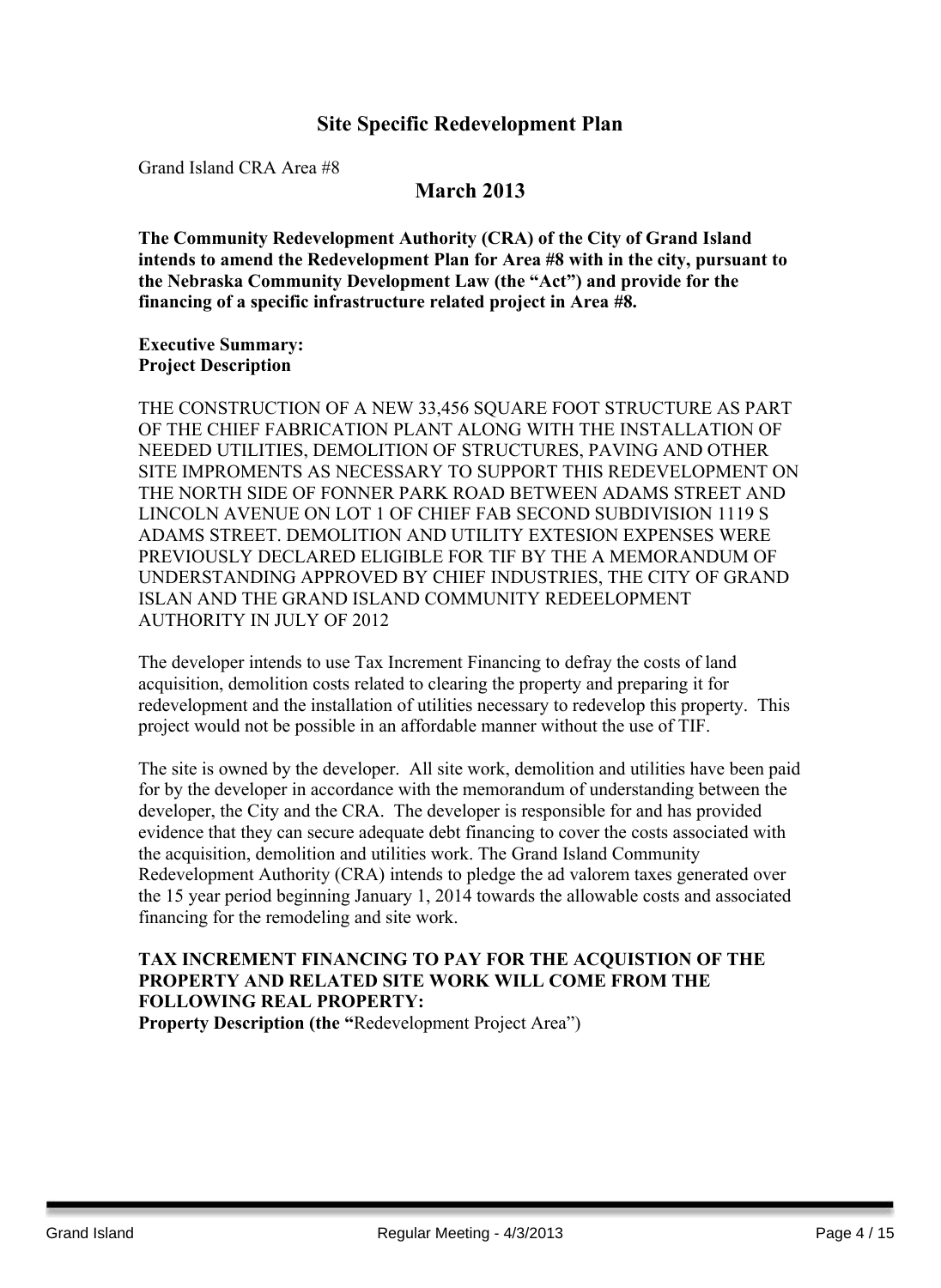This property is located north of Fonner Park Road between Lincoln Avenue and Adams Street at 1119 S Adams in southeast Grand Island. The attached map identifies the subject property and the surrounding land uses:

 **Legal Descriptions** Lot 1 of Chief Fab Second Subdivision in the City of Grand Island, Hall County, Nebraska.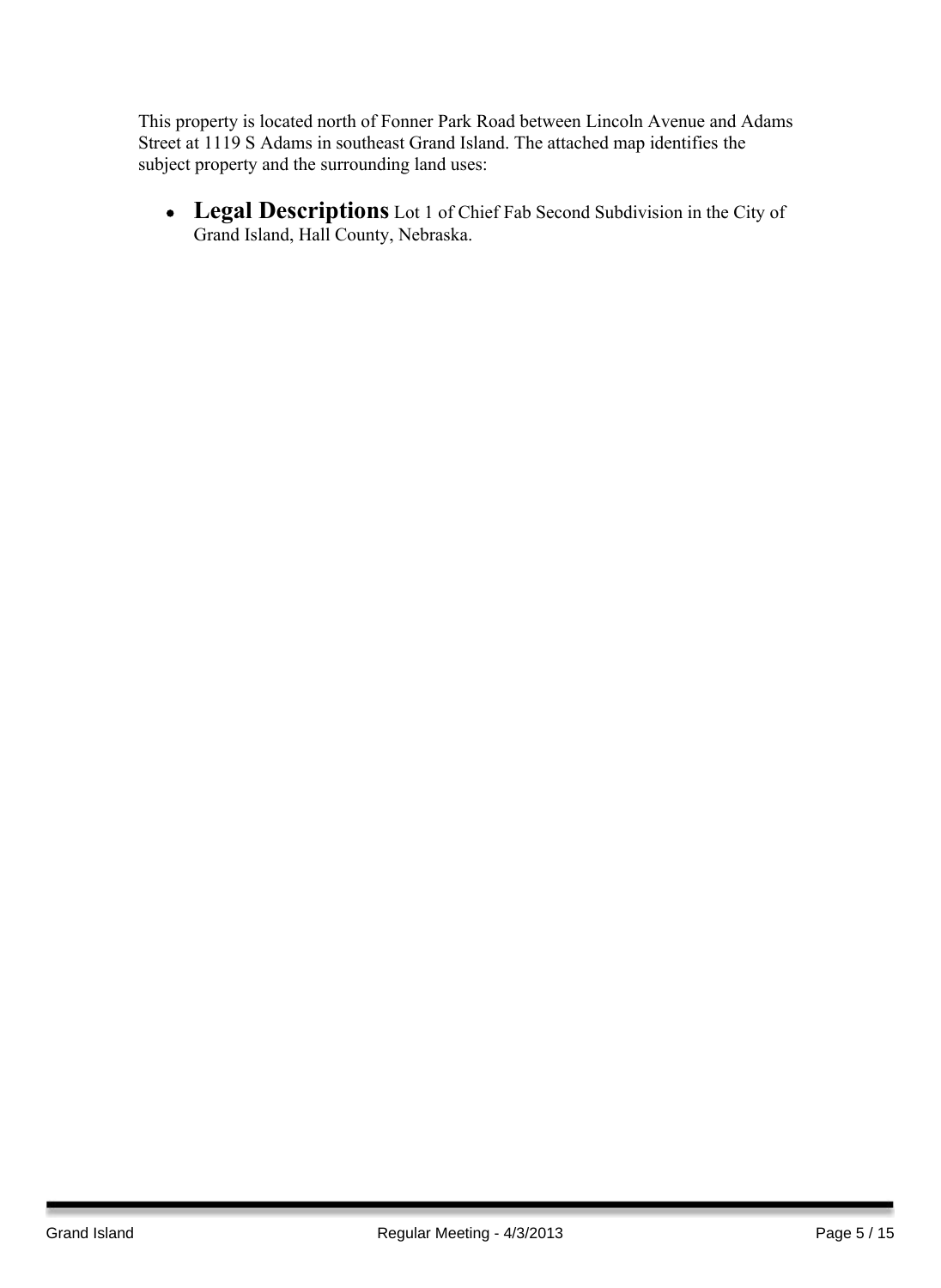**Hedder St Windows St Windows St Windows St Windows St Windows St Windows St Windows St Windows St Windows St** 

**Greenwich St S**

**South St W**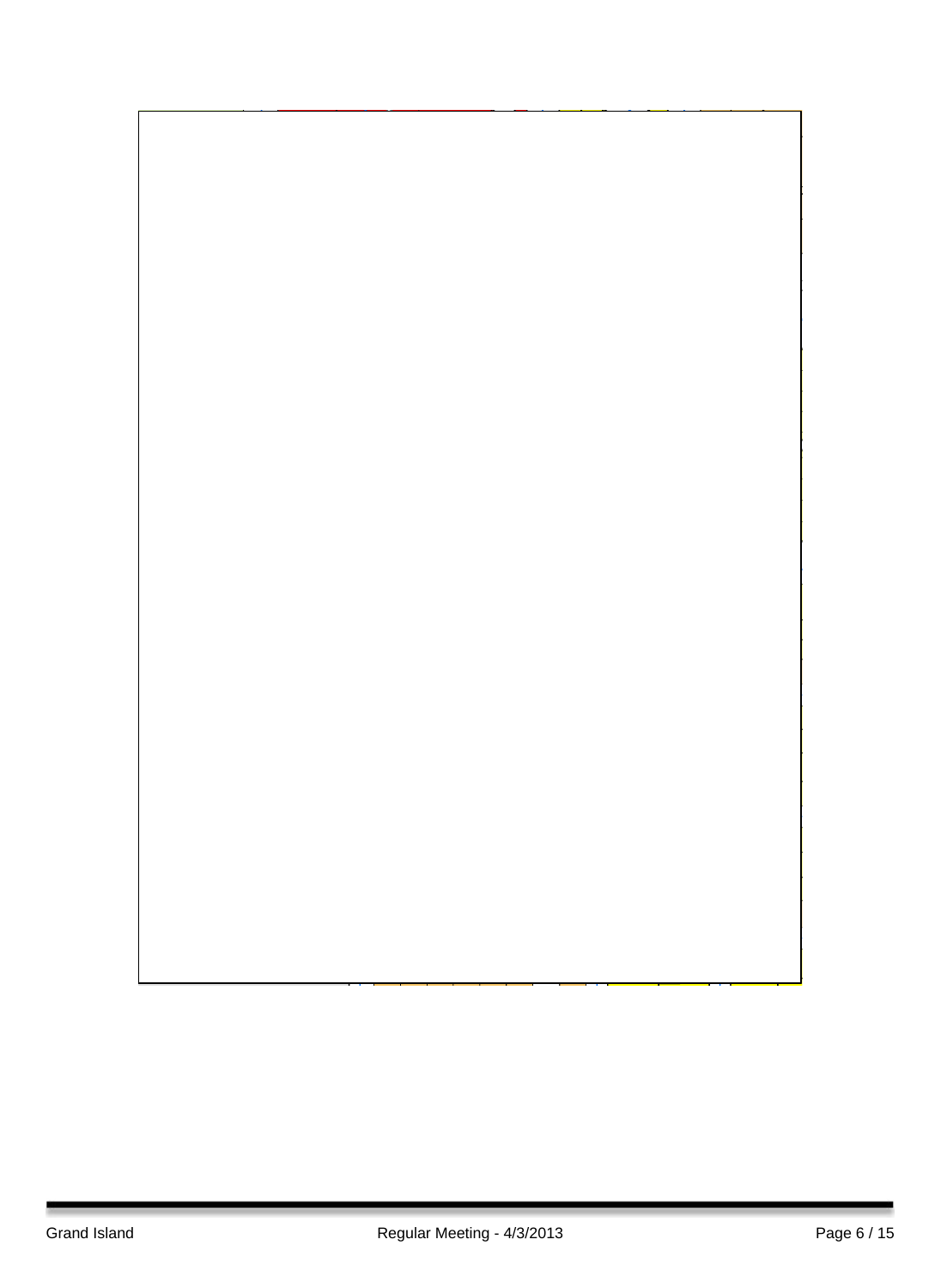**The tax increment will be captured for the tax years the payments for which become delinquent in years 2015 through 2029 inclusive.**

**The real property ad valorem taxes on the current valuation will continue to be paid to the normal taxing entities. The increase will come from construction of a 33,456 foot addition to the manufacturing facility.** 

#### **Statutory Pledge of Taxes.**

Pursuant to Section 18-2147 of the Act, any ad valorem tax levied upon real property in the Redevelopment Project Area shall be divided, for the period not to exceed 15 years after the effective date of the provision, which effective date shall be January 1, 2014.

a. That portion of the ad valorem tax which is produced by levy at the rate fixed each year by or for each public body upon the redevelopment project valuation shall be paid into the funds, of each such public body in the same proportion as all other taxes collected by or for the bodies; and

b. That portion of the ad valorem tax on real property in the redevelopment project in excess of such amount, if any, shall be allocated to and, when collected, paid into a special fund of the Authority to pay the principal of; the interest on, and any premiums due in connection with the bonds, loans, notes, or advances on money to, or indebtedness incurred by, whether funded, refunded, assumed, or otherwise, such Authority for financing or refinancing, in whole or in part, a redevelopment project. When such bonds, loans, notes, advances of money, or indebtedness including interest and premium due have been paid, the Authority shall so notify the County Assessor and County Treasurer and all ad valorem taxes upon real property in such redevelopment project shall be paid into the funds of the respective public bodies.

Pursuant to Section 18-2150 of the Act, the ad valorem tax so divided is hereby pledged to the repayment of loans or advances of money, or the incurring of any indebtedness, whether funded, refunded, assumed, or otherwise, by the CRA to finance or refinance, in whole or in part, the redevelopment project, including the payment of the principal of, premium, if any, and interest on such bonds, loans, notes, advances, or indebtedness.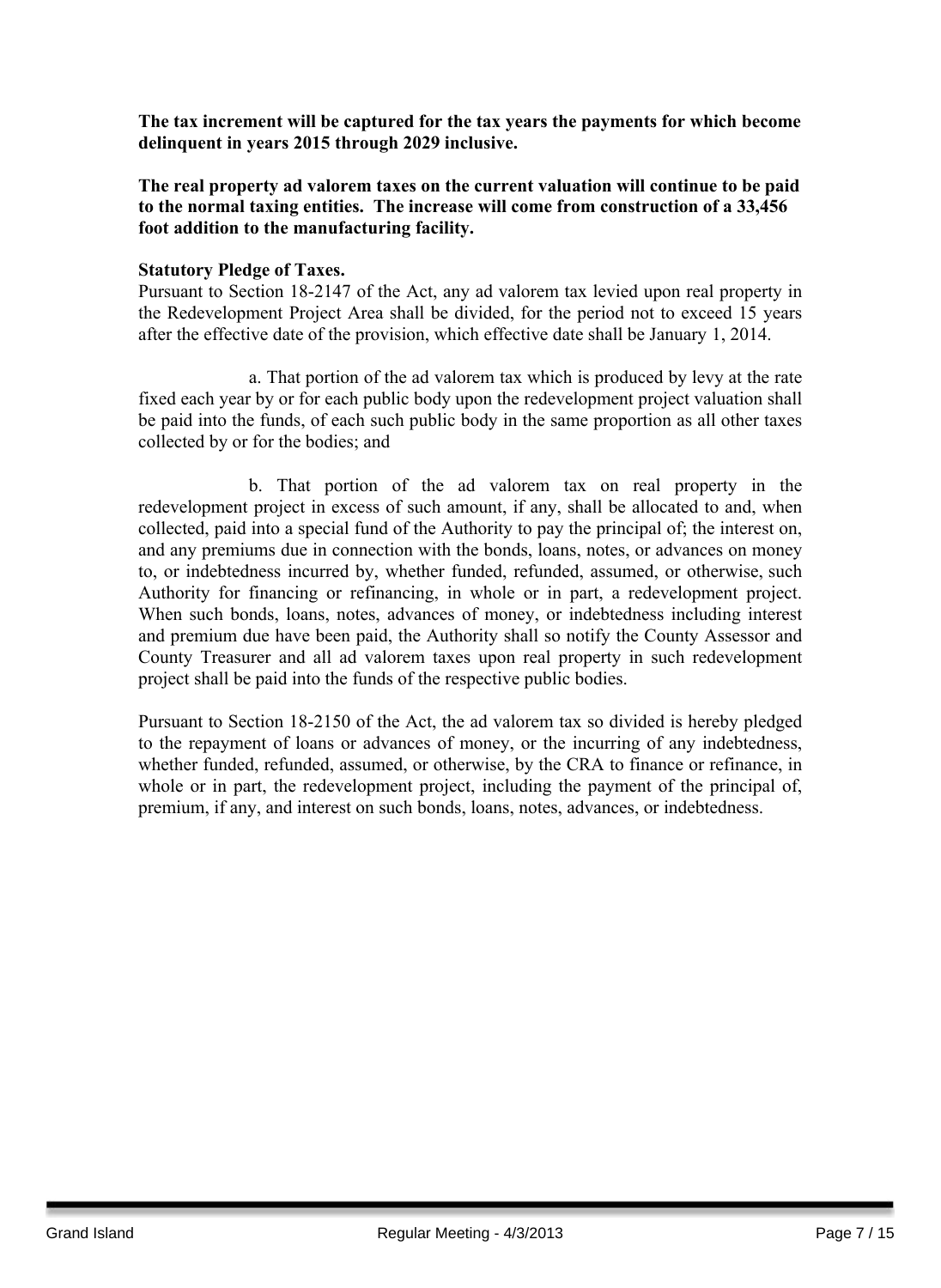Redevelopment Plan Amendment Complies with the Act:

The Community Development Law requires that a Redevelopment Plan and Project consider and comply with a number of requirements. This Plan Amendment meets the statutory qualifications as set forth below.

### **1. The Redevelopment Project Area has been declared blighted and substandard by action of the Grand Island City Council on April 24, 2012. [§18-2109] Such declaration was made after a public hearing with full compliance with the public notice requirements of §18-2115 of the Act.**

#### **2. Conformation to the General Plan for the Municipality as a whole. [§18-2103 (13) (a) and §18-2110]**

Grand Island adopted a Comprehensive Plan on July 13, 2004. This redevelopment plan amendment and project are consistent with the Comprehensive Plan, in that no changes in the Comprehensive Plan elements are intended. This plan merely provides funding for the developer to rehabilitate an existing conforming use on this property.

## **3. The Redevelopment Plan must be sufficiently complete to address the following items: [§18-2103(13) (b)]**

## *a. Land Acquisition:*

The Generalized Redevelopment Plan for Area #8 provides for real property acquisition and this plan amendment does not prohibit such acquisition. There is no proposed acquisition by the authority. The developer has already acquired the property as acknowledge by the July 2012 MOU.

## *b. Demolition and Removal of Structures:*

The July 2012 MOU authorized expenses related to demolition as eligible for Tax Increment Financing. The Aurora Coop structures were demolished and all of the expenses were paid prior to the end of September 2012. Copies of those expenses are recorded with the CRA grant for this project.

## *c. Future Land Use Plan*

See the attached map from the 2004 Grand Island Comprehensive Plan. The site is planned for industrial development. [§18-2103(b) and §18-2111] The attached map also is an accurate site plan of the area after redevelopment. [§18-2111(5)]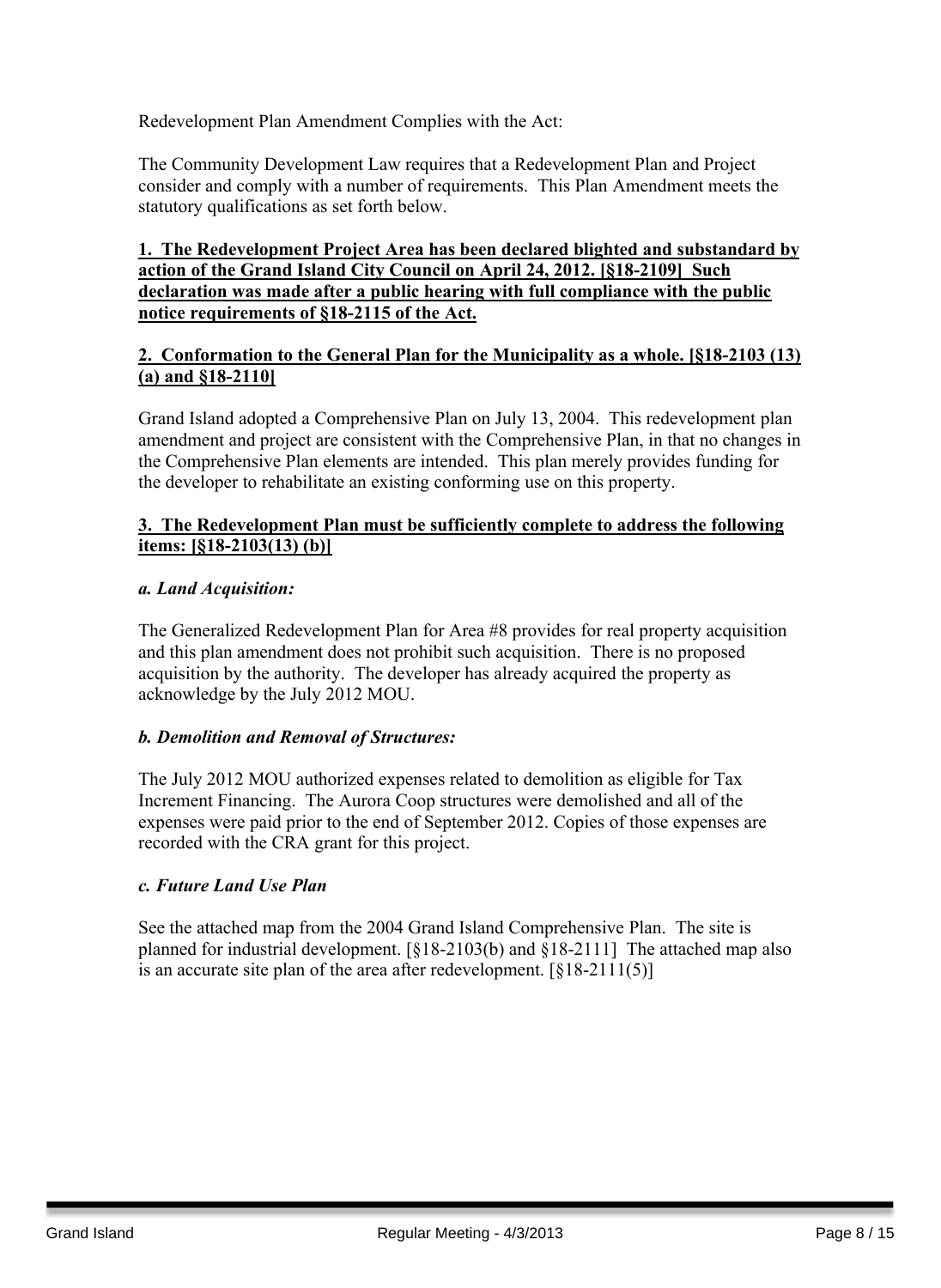

City of Grand Island Future Land Use Map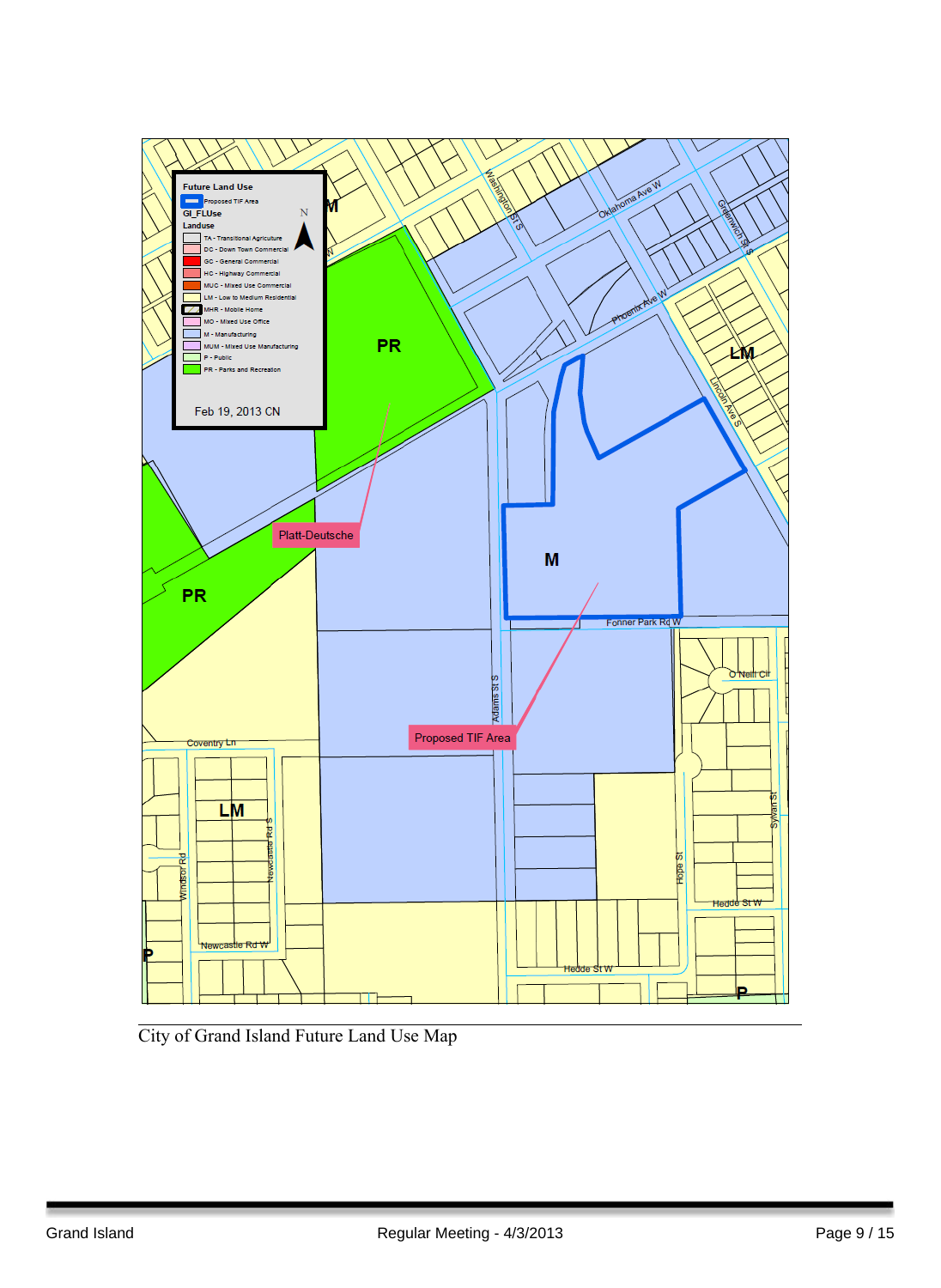# *d. Changes to zoning, street layouts and grades or building codes or ordinances or other Planning changes.*

The area is zoned M2 Heavy Manufacturing zone. No zoning changes are anticipated with this project. No changes are anticipated in street layouts or grades. No changes are anticipated in building codes or ordinances. Nor are any other planning changes contemplated. The proposed use for commercial manufacturing and is permitted in the M2 zoning district. [§18-2103(b) and §18-2111]

## *e. Site Coverage and Intensity of Use*

The developer is proposing an addition to the existing manufacturing use consistent with the M2 zoning district. [§18-2103(b) and §18-2111]

## *f. Additional Public Facilities or Utilities*

This site has full service to municipal utilities. A new water main has been constructed to serve the property and provide necessary fire protection to the site. The developer is responsible for installing the water line to City standards and specifications.

The developer will be responsible for replacing any sidewalks damaged during construction of the project.

The Grand Island Utilities Department has sufficient capacity to serve the electrical needs of the proposed addition.

No other utilities would be impacted by the development. [§18-2103(b) and §18-2111]

#### **4. The Act requires a Redevelopment Plan provide for relocation of individuals and families displaced as a result of plan implementation.**

This property, owned by the developer is maintained as a manufacturing facility. The proposed use of this property would continue as a manufacturing facility. No individuals or families will be relocated as a result of this project. [§18-2103.02]

#### **5. No member of the Authority, nor any employee thereof holds any interest in any property in this Redevelopment Project Area. [§18-2106]**

## **6. Section 18-2114 of the Act requires that the Authority consider:**

*a. Method and cost of acquisition and preparation for redevelopment and estimated proceeds from disposal to redevelopers.*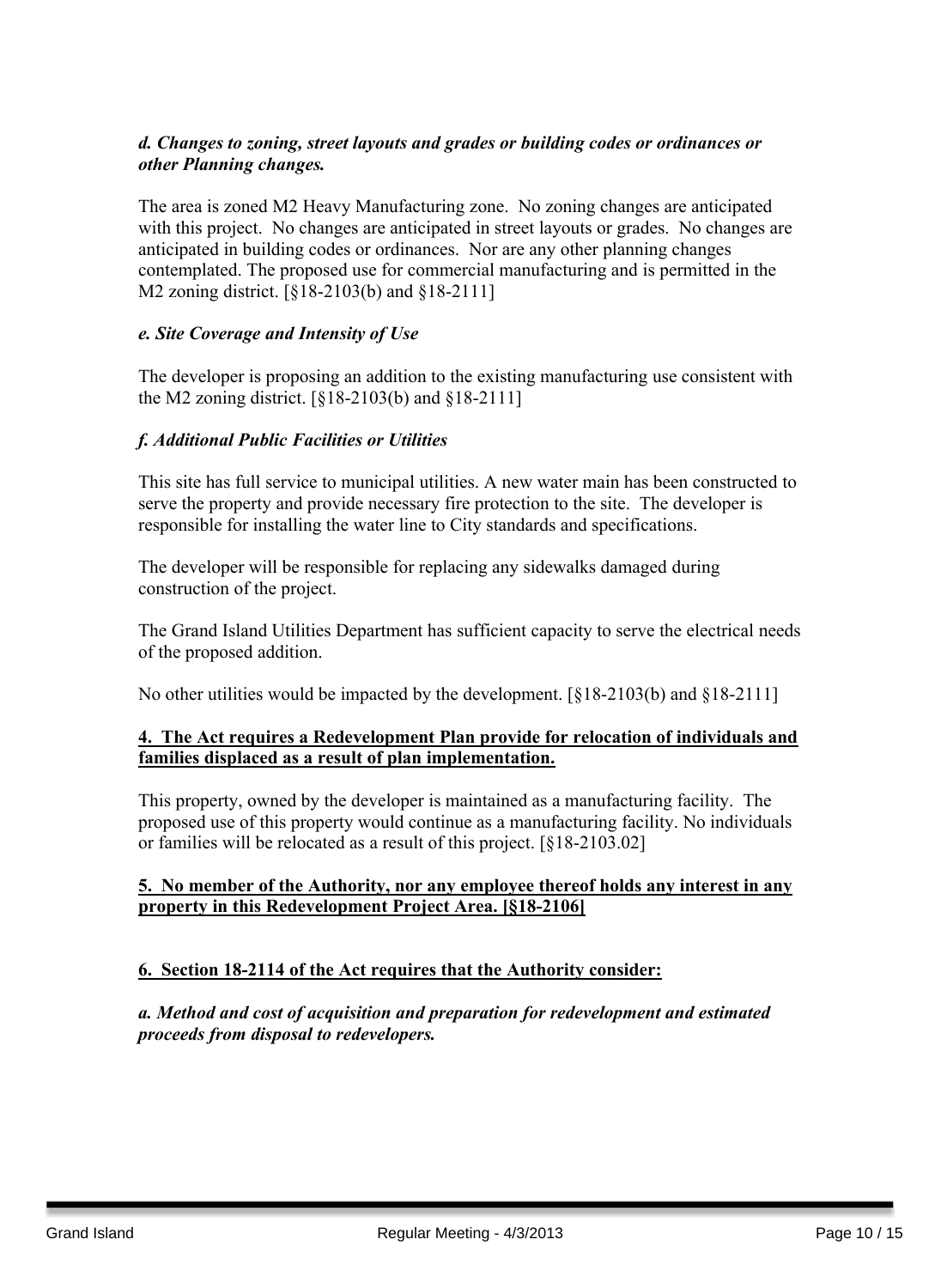The developer has owned the property for since 2011. The cost of property acquisition is included as a TIF eligible expense. Costs for the land, demolition of the Aurora Coop buildings, site preparation, utilities extension and construction of the addition to the existing facility are estimated at \$3,859,145 including all fees. The direct cost for purchase of the property, demolition, site preparation and utilities extensions are estimated at \$859,500. Fees and reimbursement to the City and the CRA of \$6,500 are included as a TIF eligible expense.

No property will be transferred to redevelopers by the Authority. The developer will provide and secure all necessary financing.

## *b. Statement of proposed method of financing the redevelopment project.*

The developer will provide all necessary financing for the project. The Authority will assist the project by granting the sum of \$679,870 from the proceeds of the TIF Indebtedness issued by the Authority. This indebtedness will be repaid from the Tax Increment Revenues generated from the project. TIF revenues shall be made available to repay the original debt and associated interest after January 1, 2014 through December 31, 2029.

# *c. Statement of feasible method of relocating displaced families.*

No families will be displaced as a result of this plan.

# **7. Section 18-2113 of the Act requires:**

Prior to recommending a redevelopment plan to the governing body for approval, an authority shall consider whether the proposed land uses and building requirements in the redevelopment project area are designed with the general purpose of accomplishing, in conformance with the general plan, a coordinated, adjusted, and harmonious development of the city and its environs which will, in accordance with present and future needs, promote health, safety, morals, order, convenience, prosperity, and the general welfare, as well as efficiency and economy in the process of development, including, among other things, adequate provision for traffic, vehicular parking, the promotion of safety from fire, panic, and other dangers, adequate provision for light and air, the promotion of the healthful and convenient distribution of population, the provision of adequate transportation, water, sewerage, and other public utilities, schools, parks, recreational and community facilities, and other public requirements, the promotion of sound design and arrangement, the wise and efficient expenditure of public funds, and the prevention of the recurrence of insanitary or unsafe dwelling accommodations or conditions of blight.

The Authority has considered these elements in proposing this Plan Amendment. This amendment, in and of itself will promote consistency with the Comprehensive Plan, in that it will allow for the utilization of and redevelopment of manufacturing property. This will not significantly impact traffic on at the intersection along Fonner Park Road. New investment in this manufacturing area will raise property values and provide a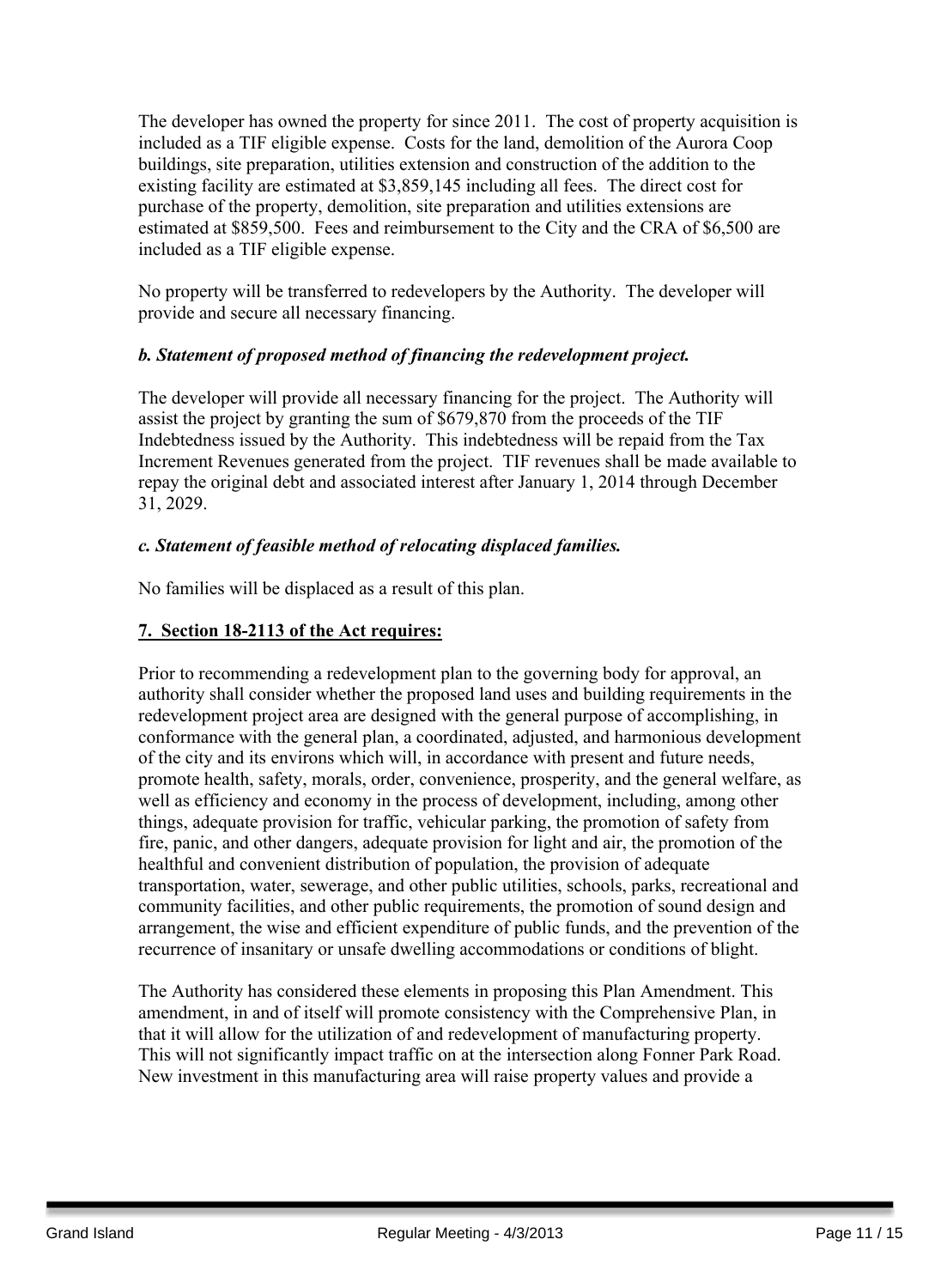stimulus to keep surrounding properties properly maintained. This will have the intended result of preventing recurring elements of unsafe buildings and blighting conditions.

# **8. Time Frame for Development**

Development of this project (including demolition, site preparation and new construction) is anticipated to be completed between August 2013 and July of 2014. Excess valuation should be available for this project for 15 years beginning with the 2014 tax year.

## **9. Justification of Project**

The Aurora Coop site was no longer in daily use and because of its proximity to residential properties and the Barr Middle School it presented a dangerous and attractive nuisance in the neighborhood. The CRA and City Council agreed that it was in the best interest of the community to remove those structures as soon as possible and approved a memorandum of understanding (MOU) to allow Chief Industries to demolish those buildings and begin utility installation prior to the approval of a final redevelopment plan for the area. This final redevelopment plan provides for additional new manufacturing development in an area of the community that is and will continue to be manufacturing in nature. This new development will provide additional skilled full time jobs in the community and allow an existing Grand Island company to expand their operations within the community.

**10. Cost Benefit Analysis** Section 18-2113 of the Act, further requires the Authority conduct a cost benefit analysis of the plan amendment in the event that Tax Increment Financing will be used. This analysis must address specific statutory issues.

## *(a) Tax shifts resulting from the approval of the use of Tax Increment Financing;*

The redevelopment project area currently has an estimated valuation of \$2,123,068. The proposed renovation of this facility will result in an estimated additional \$1,746,077 of taxable valuation based on an analysis by the Hall County Assessor's office. No tax shifts are anticipated from the project. The project creates additional valuation that will support taxing entities long after the project is paid off.

## *(b) Public infrastructure and community public service needs impacts and local tax impacts arising from the approval of the redevelopment project;*

No additional public service needs have been identified. Existing water and waste water facilities will not be impacted by this development. The electric utility has sufficient capacity to support the development. It is not anticipated that this will impact schools. Fire and police protection are available and should not be impacted by this development.

*(c) Impacts on employers and employees of firms locating or expanding within the boundaries of the area of the redevelopment project;*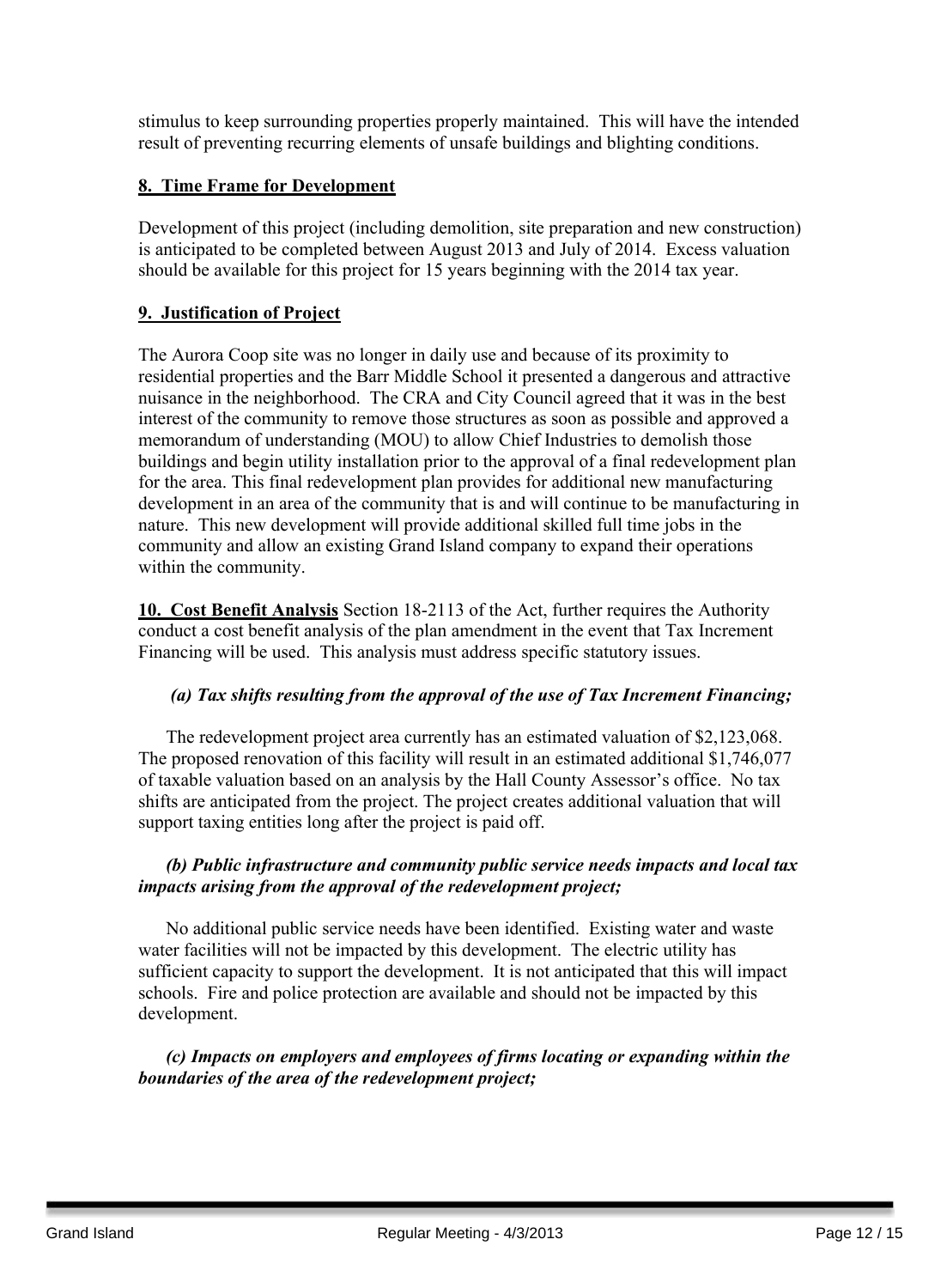The proposed facility will provide jobs for persons employed by the contractors that will be involved with the project. Chief is also proposing to create 43 new full time positions in Grand Island at their fabrication facility.

### *(d) Impacts on other employers and employees within the city or village and the immediate area that are located outside of the boundaries of the area of the redevelopment project; and*

The additional jobs may be filled by people in other positions around Grand Island or in jobs where they are underemployed. These new jobs will create a more competitive market for the skilled workers involved in fabrication activities.

#### *(e) Any other impacts determined by the authority to be relevant to the consideration of costs and benefits arising from the redevelopment project.*

This project will provide additional base employment within Grand Island. The project has already resulted in the demolition of unused buildings that could have created a nuisance and safety issue within the neighborhood. The use of tax increment financing was anticipated by the developer and approved by the CRA and City Council with a memorandum of understanding prior to the demolition of structures on this property and installation of utilities. The reinvestment in this neighborhood should lead to stabilized property values and further investment in the area.

## **Time Frame for Development**

Development of this project is anticipated to be completed during between August 2013 and July of 2014.The base tax year should be calculated on the value of the property as of January 1, 2011. The tax increment on excess valuation should be available for this project for 15 years beginning in 2014. Excess valuation will be used to pay the TIF Indebtedness issued by the CRA per the contract between the CRA and the developer for a period not to exceed 15 years or an amount not to exceed \$679,870 the projected amount of increment based upon the anticipated value of the project and current tax rate. Based on the estimates and actual costs of the expenses for the cost of acquisition, demolition, site preparation, engineering, legal fees and fees reimbursed to the City and CRA, and financing fees the developer will spend over \$859,500 on TIF eligible activities.

# **See Attached Building Plans**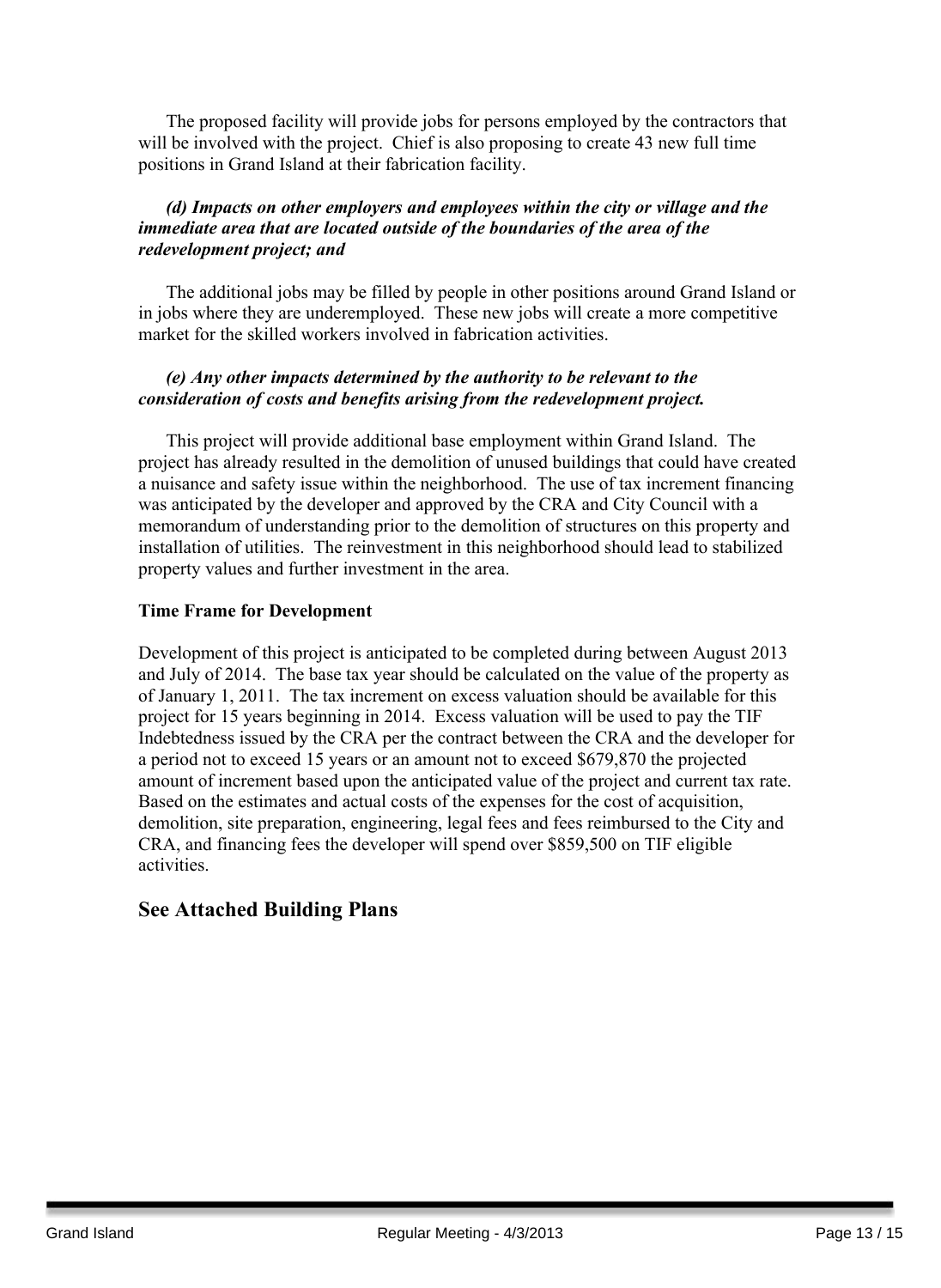#### **Resolution Number 2013-04**

#### **HALL COUNTY REGIONAL PLANNING COMMISSION**

#### **A RESOLUTION RECOMMENDING APPROVAL OF A SITE SPECIFIC REDEVELOPMENT PLAN OF THE CITY OF GRAND ISLAND, NEBRASKA; AND APPROVAL OF RELATED ACTIONS**

**WHEREAS**, the Chairman and Board of the Community Redevelopment Authority of the City of Grand Island, Nebraska (the **"Authority"**), referred that certain Redevelopment Plan to the Hall County Regional Planning Commission, (the "**Commission"**) a copy of which is attached hereto as Exhibit "A" for review and recommendation as to its conformity with the general plan for the development of the City of Grand Island, Hall County, Nebraska, pursuant to Section 18-2112 of the Community Development Law, Chapter 18, Article 21, Reissue Revised Statutes of Nebraska, as amended (the **"Act"**); and

**WHEREAS**, the Commission has reviewed said Redevelopment Plan as to its conformity with the general plan for the development of the City of Grand Island, Hall County;

#### **NOW, THEREFORE, BE IT RESOLVED BY THE HALL COUNTY REGIONAL PLANNING COMMISSION AS FOLLOWS**:

**Section 1.** The Commission hereby recommends approval of the Redevelopment Plan.

**Section 2.** All prior resolutions of the Commission in conflict with the terms and provisions of this resolution are hereby expressly repealed to the extent of such conflicts.

**Section 3.** This resolution shall be in full force and effect from and after its passage as provided by law.

**DATED:** 2013.

#### **HALL COUNTY REGIONAL PLANNING COMMISSION**

| $\sim$ $-$<br>Δ<br>$\sim$ 2 $\sim$<br>ີ | .<br>. .    |
|-----------------------------------------|-------------|
|                                         | ~·<br>hair! |

By:  $\frac{\text{c}}{\text{c}}$ **Secretary**